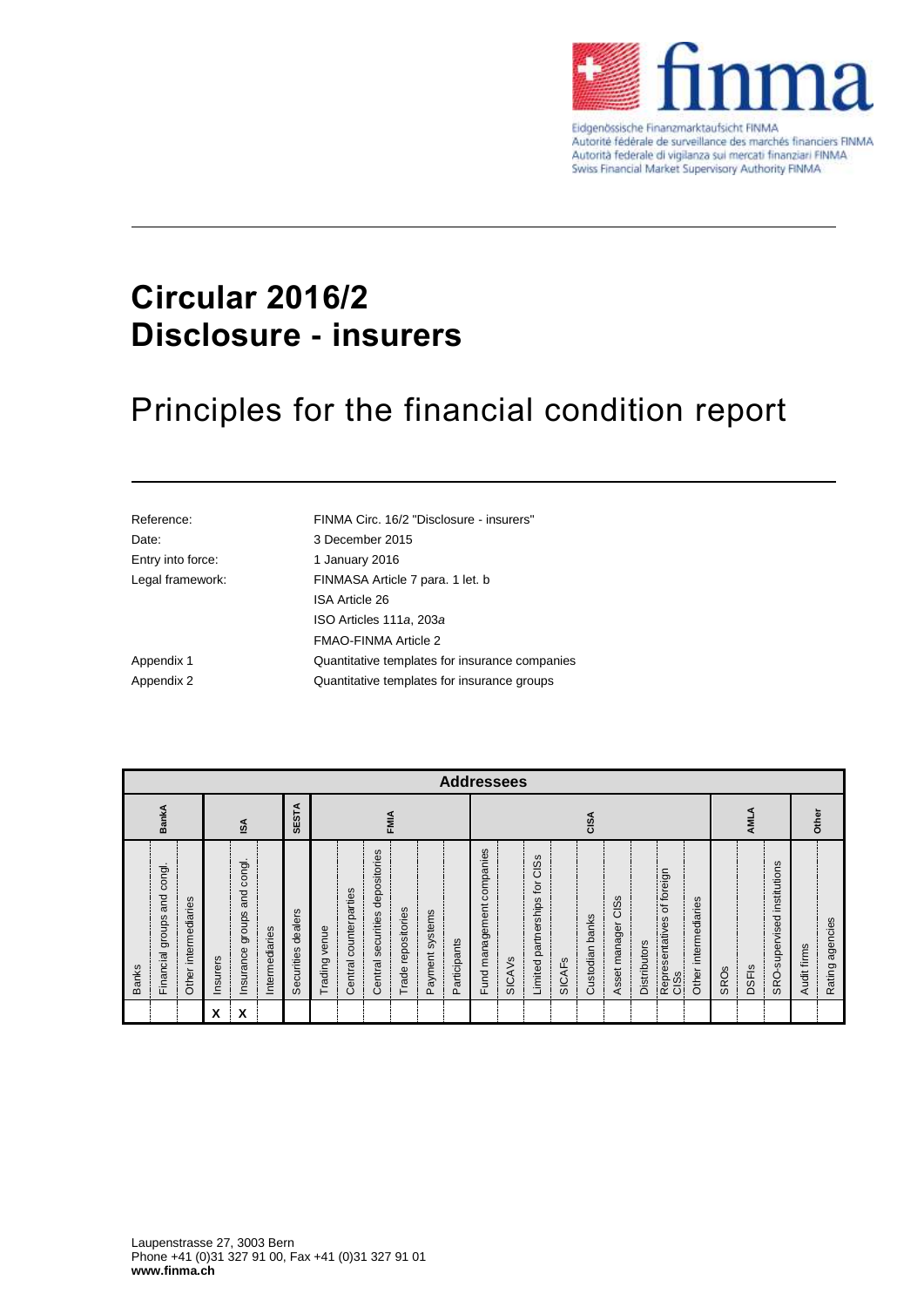# **Index**



| I.  | <b>Purpose</b>                                                | Margin no.         | $1 - 2$   |
|-----|---------------------------------------------------------------|--------------------|-----------|
| Ш.  | Scope of application                                          | Margin no.         | $3 - 4$   |
| Ш.  | <b>General provisions</b>                                     | Margin no.         | $5 - 11$  |
| IV. | Report on the financial condition of insurance com-<br>panies | Margin no.         | $12 - 82$ |
| A   | <b>Business activities</b>                                    | Margin no.         | $18 - 24$ |
| B   | Performance                                                   | Margin no.         | $25 - 34$ |
| С   | Corporate governance and risk management                      | Margin no.         | $35 - 40$ |
| D   | Risk profile                                                  | Margin no.         | $41 - 53$ |
| Е   | Valuation                                                     | Margin no.         | $54 - 67$ |
| F   | Capital management                                            | Margin no.         | 68-72     |
| G   | Solvency                                                      | Margin no.         | $73 - 82$ |
| V.  | Report on the financial condition of insurance<br>groups      | Margin no.         | 83-99     |
| VI. | <b>Overall financial condition report</b>                     | Margin no. 100-101 |           |
|     | <b>VII.</b> Quantitative templates                            | Margin no. 102-104 |           |
|     | <b>VIII. Responsibility (sign-off)</b>                        | Margin no.         | 105       |
| IX. | <b>Publication requirements and deadlines</b>                 | Margin no. 106-115 |           |
| Х.  | <b>Transitional provisions</b>                                | Margin no. 116-117 |           |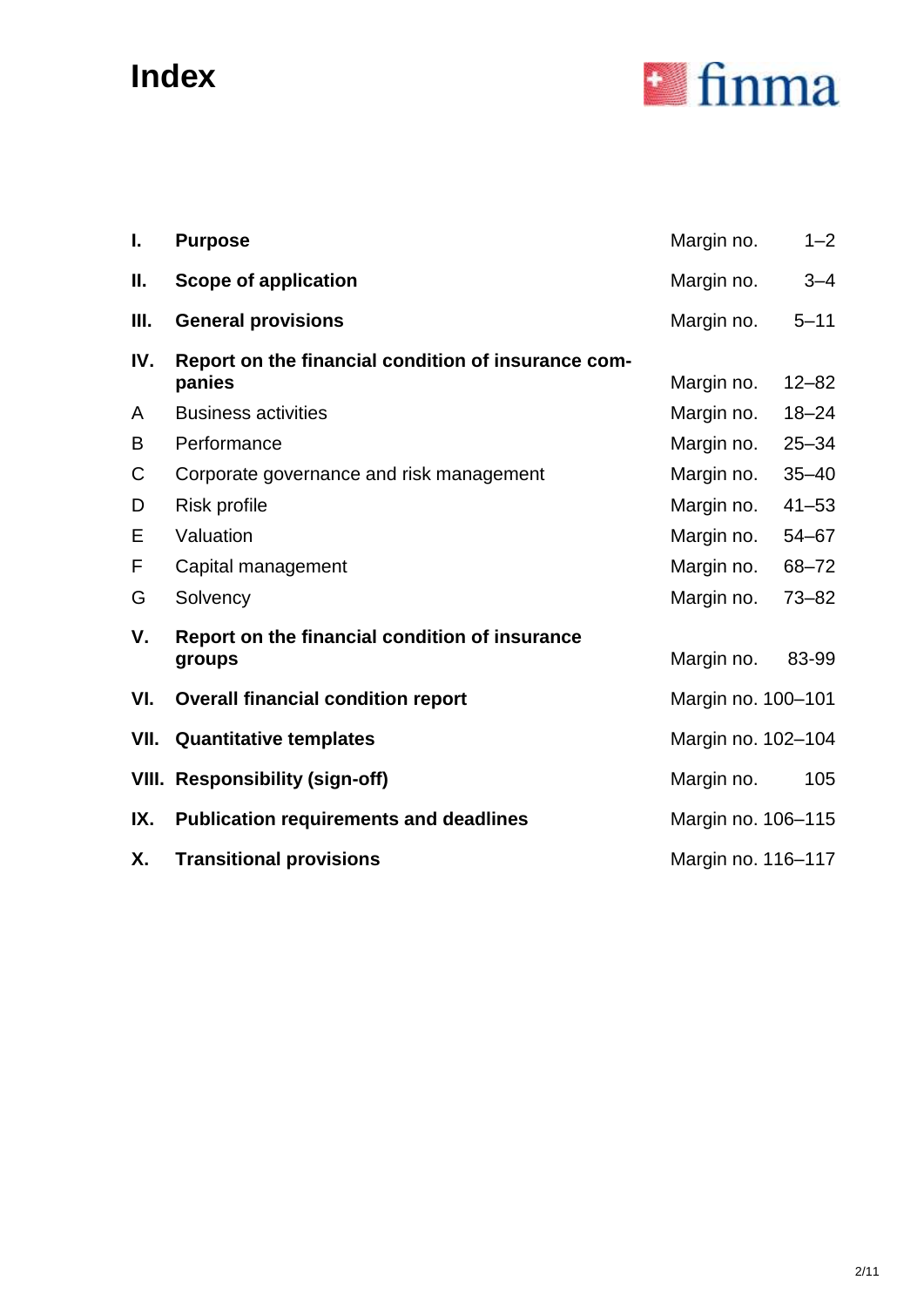

### **I. Purpose**

This circular expands on Articles 111*a* and 203*a* of the Insurance Supervision Ordinance (ISO; SR 961.011) on the financial condition report of supervised insurance companies, groups and conglomerates. 1

It describes the basic contents and structure of the financial condition report and the minimum requirements for the type and contents of the disclosure. 2

# **II. Scope of application**

This circular applies to all insurance companies as defined in Article 2 para. 1 lets. a and b of the Insurance Supervision Act (ISA; SR 961.01) and to insurance groups and conglomerates (insurance groups) as defined in Article 2 para. 1 let. d and Articles 65 and 73 ISA which are subject to group and/or conglomerate supervision. 3

Insurance companies authorised to operate in insurance sector C3 (reinsurance by captives) are out of scope. 4

### **III. General provisions**

| The financial condition report (FCR) is formulated in such a way as to be comprehensible to<br>the policyholders and the entitled beneficiaries.                                                                                                                                                        | 5              |
|---------------------------------------------------------------------------------------------------------------------------------------------------------------------------------------------------------------------------------------------------------------------------------------------------------|----------------|
| It focuses on the previous financial year (the reporting period).                                                                                                                                                                                                                                       | 6              |
| It is published in one of the official languages of the Swiss Confederation or in English.                                                                                                                                                                                                              | $\overline{7}$ |
| As a matter of principle, the annual report is deemed to be the statutory single-entity finan-<br>cial statements or audited single-entity or consolidated financial statements based on rec-<br>ognised accounting standards, as specified in the Accounting Standards Ordinance [RSO;<br>SR 221.432]. | 8              |
| The external auditor's summary report to the annual general meeting (as per Art. 728b pa-<br>ra. 2 CO) is to be appended to the FCR. It is recommended that the annual report on which<br>the FCR is based should be published in the appendix to the FCR.                                              | 9              |

If an insurance company or group publishes its annual report separately from the FCR, the FCR can make reference to the annual report whenever the information to be published has already been published in the same form. 10

The insurance company or group ensures that the published information is consistent with 11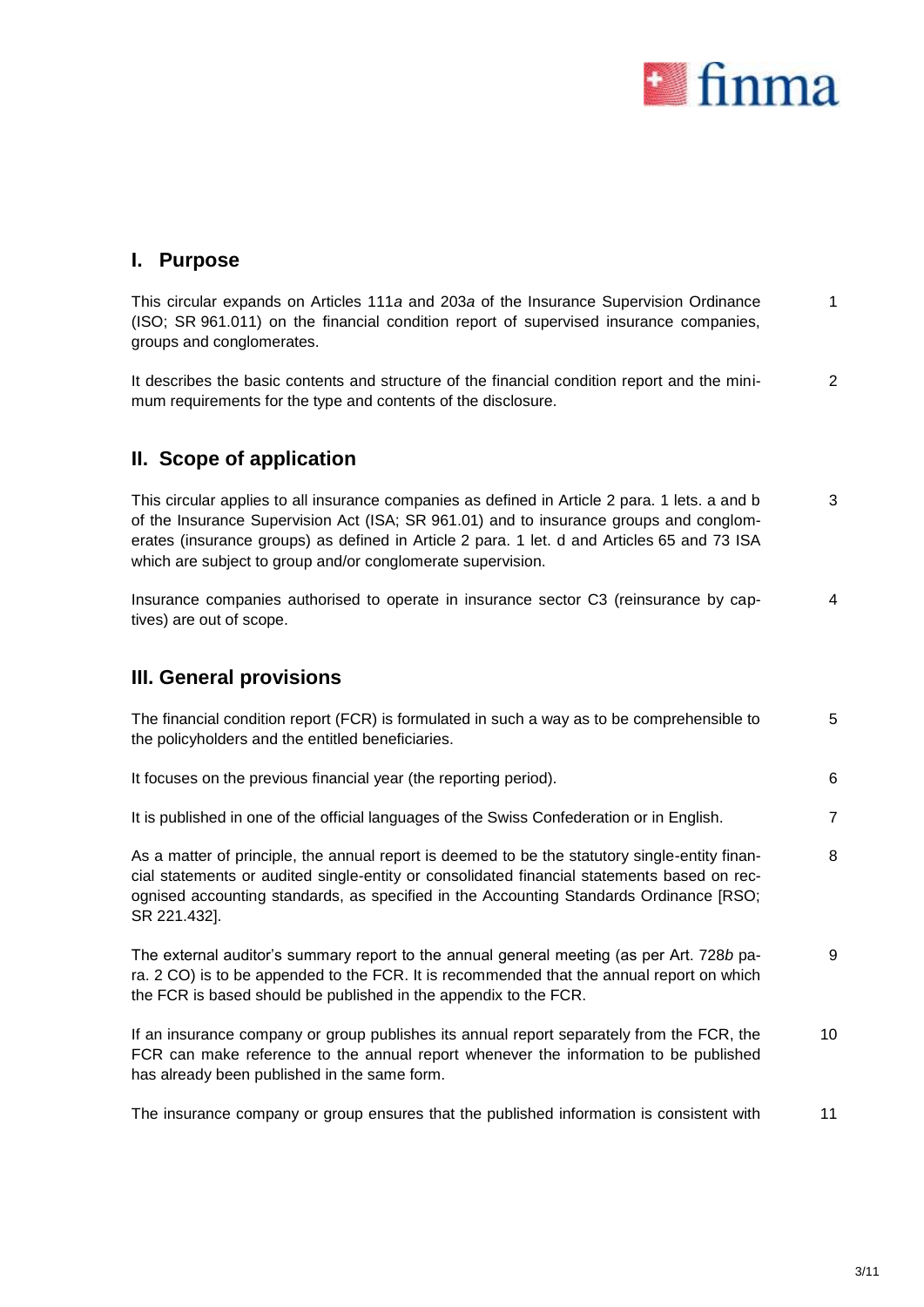

the information prepared for reporting to FINMA in accordance with Article 25 ISA and Article 53 ISO.

### **IV. Report on the financial condition of insurance companies**

The report to be published by insurance companies shall contain narrative information in both quantitative and qualitative form. It is supplemented with the quantitative templates prescribed by FINMA (see section [VII\)](#page-9-0). 12

When drafting the FCR, the insurance company takes due account of the particular features, size and complexity of the business. 13

The structure of the FCR reflects the requirements set out in subsections IV.A (Business activities), IV.B (Performance), IV.C (Governance and risk management), IV.D (Risk profile), IV.E (Valuation), IV.F (Capital management) and IV.G (Solvency). 14

The report includes a brief, clearly formulated management summary which describes any material changes in the reporting period in relation to the subsections specified in margin notes 18 to 82. 15

On request, FINMA can release insurance companies from the requirement to publish certain categories of information if there are reasonable grounds for doing so. 16

The following provisions do not apply to insurance companies domiciled outside Switzerland: 17

- Section IV.C
- Section IV<sub>D</sub>
- Section IV.E
- Section IV.F
- Section IV.G.

#### A. Business activities

The report contains at least the following information about the insurance company's business activities: 18

- information about the company's strategy, objectives and key business segments 19
- information about whether the insurance company belongs to a group and information about group transactions / business activities which are relevant for the insurance company 20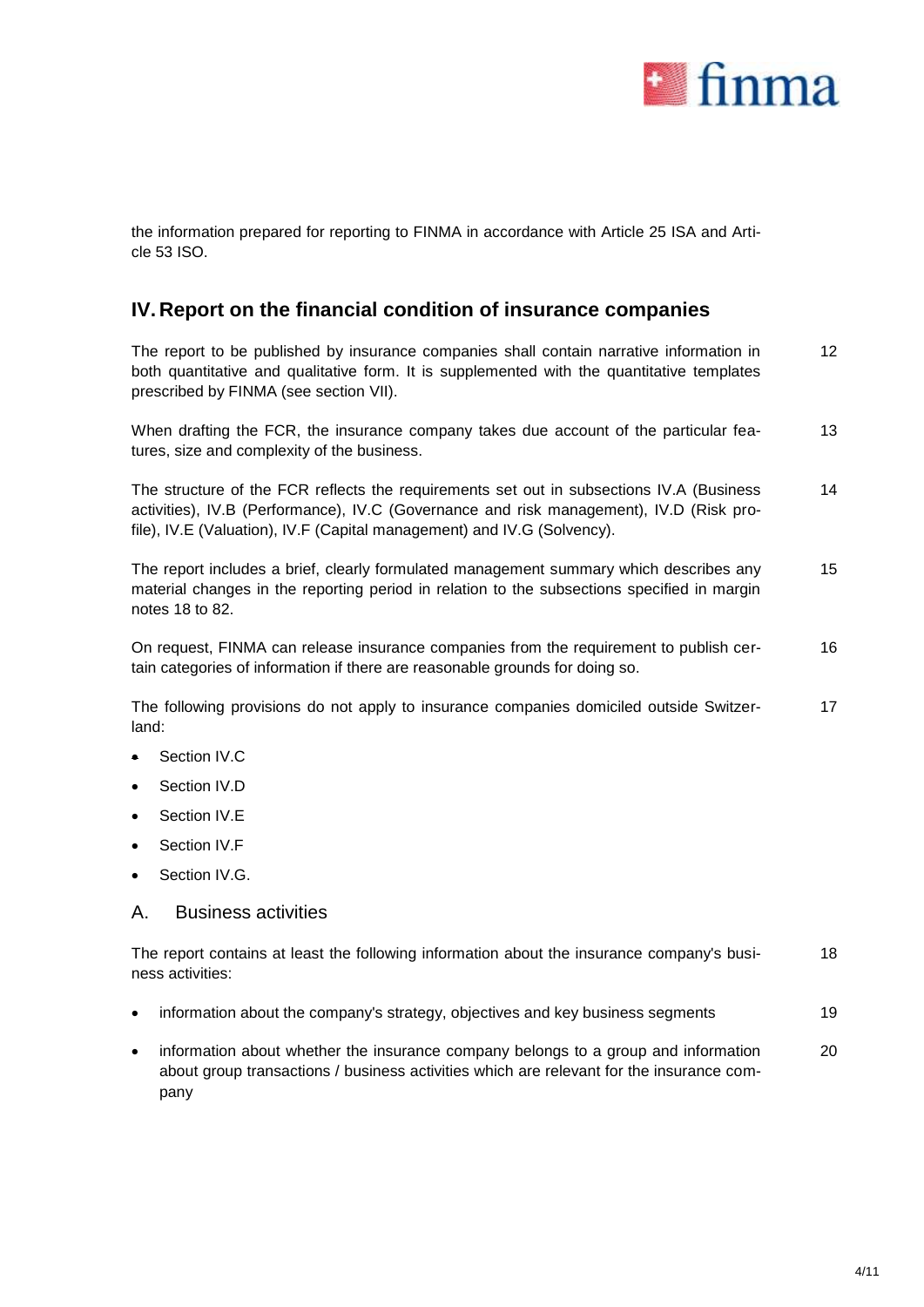

| $\bullet$ | information about major shareholders within the meaning of Article 4 para. 2 let. f. ISA                                                                                                               | 21 |
|-----------|--------------------------------------------------------------------------------------------------------------------------------------------------------------------------------------------------------|----|
| $\bullet$ | a list of major branches                                                                                                                                                                               | 22 |
| $\bullet$ | information about the company's external auditors as per Article 28 ISA                                                                                                                                | 23 |
| ٠         | significant unusual events.                                                                                                                                                                            | 24 |
| В.        | Performance                                                                                                                                                                                            |    |
|           | The report contains at least the following qualitative and quantitative information about the<br>insurance company's underwriting performance:                                                         | 25 |
| $\bullet$ | information about premiums, costs, claims/benefits during the reporting period (as<br>disclosed in the annual report)                                                                                  | 26 |
| ٠         | comparison with the corresponding information from the previous reporting period                                                                                                                       | 27 |
| $\bullet$ | remarks on the above information in the segmentation as provided in the quantitative<br>template "Performance Non-Life Solo" and "Performance Life Solo".                                              | 28 |
|           | The report contains at least the following qualitative and quantitative information about the<br>insurance company's financial performance:                                                            | 29 |
| $\bullet$ | information about income and expenses from/for investments during the reporting peri-<br>od (as disclosed in the annual report), by asset class                                                        | 30 |
|           | comparison with the corresponding information from the previous reporting period                                                                                                                       | 31 |
| $\bullet$ | remarks on the above information                                                                                                                                                                       | 32 |
|           | information about profits and losses recognised directly in equity.                                                                                                                                    | 33 |
|           | The report contains information about other material income and expenses during the re-<br>porting period and a comparison with the corresponding information from the previous re-<br>porting period. | 34 |
| C.        | Corporate governance and risk management                                                                                                                                                               |    |
|           | The report contains, at minimum, information about the composition of the board of direc-<br>tors and executive board of the insurance company and any changes during the reporting<br>period.         | 35 |

The report contains at least the following information about the insurance company's risk management: 36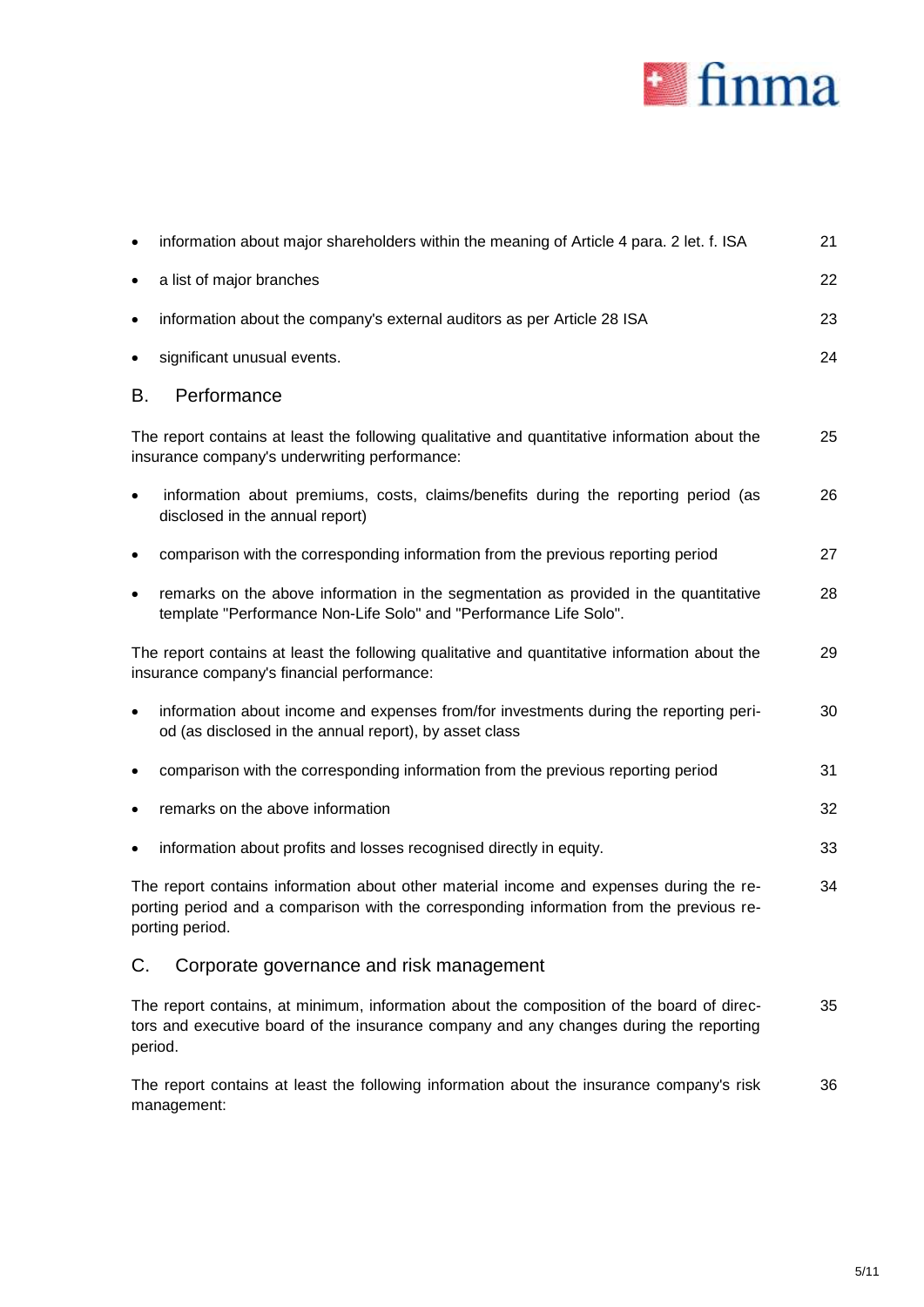

|           | Description of the system used, including risk strategies, methods and processes                                                                                                                                                                                    | 37 |
|-----------|---------------------------------------------------------------------------------------------------------------------------------------------------------------------------------------------------------------------------------------------------------------------|----|
| $\bullet$ | Description of the Risk Management, Internal Audit and Compliance functions and their<br>implementation in the insurance company                                                                                                                                    | 38 |
| $\bullet$ | Material changes in risk management during the reporting period                                                                                                                                                                                                     | 39 |
|           | The report contains a general description of the internal control system implemented at the<br>insurance company.                                                                                                                                                   | 40 |
| D.        | <b>Risk profile</b>                                                                                                                                                                                                                                                 |    |
|           | The report contains qualitative and quantitative information about the insurance company's<br>risk profile:                                                                                                                                                         | 41 |
|           | The information is broken down into the following risk categories:                                                                                                                                                                                                  | 42 |
|           | Insurance risk                                                                                                                                                                                                                                                      | 43 |
|           | Market risk                                                                                                                                                                                                                                                         | 44 |
|           | Credit risk                                                                                                                                                                                                                                                         | 45 |
|           | Operational risk (at minimum, qualitative information)                                                                                                                                                                                                              | 46 |
|           | Other material risks (at minimum, qualitative information).                                                                                                                                                                                                         | 47 |
|           | The report contains at least the following information about the insurance company's risk<br>exposure during the reporting period, including its exposure due to material off-balance-<br>sheet positions and risks transferred to special purpose vehicles (SPVs): | 48 |
| $\bullet$ | Description of the material risks to which the company is exposed, including any mate-<br>rial changes during the reporting period                                                                                                                                  | 49 |
|           | Description of the measures taken to assess these risks within the company, including<br>any material changes during the reporting period.                                                                                                                          | 50 |
|           | The report also contains:                                                                                                                                                                                                                                           | 51 |
|           | A description of the material risk concentrations to which the insurance company is<br>exposed.                                                                                                                                                                     | 52 |
|           | A description of the tools used to reduce risk and of the processes used to monitor the<br>ongoing effectiveness of these tools.                                                                                                                                    | 53 |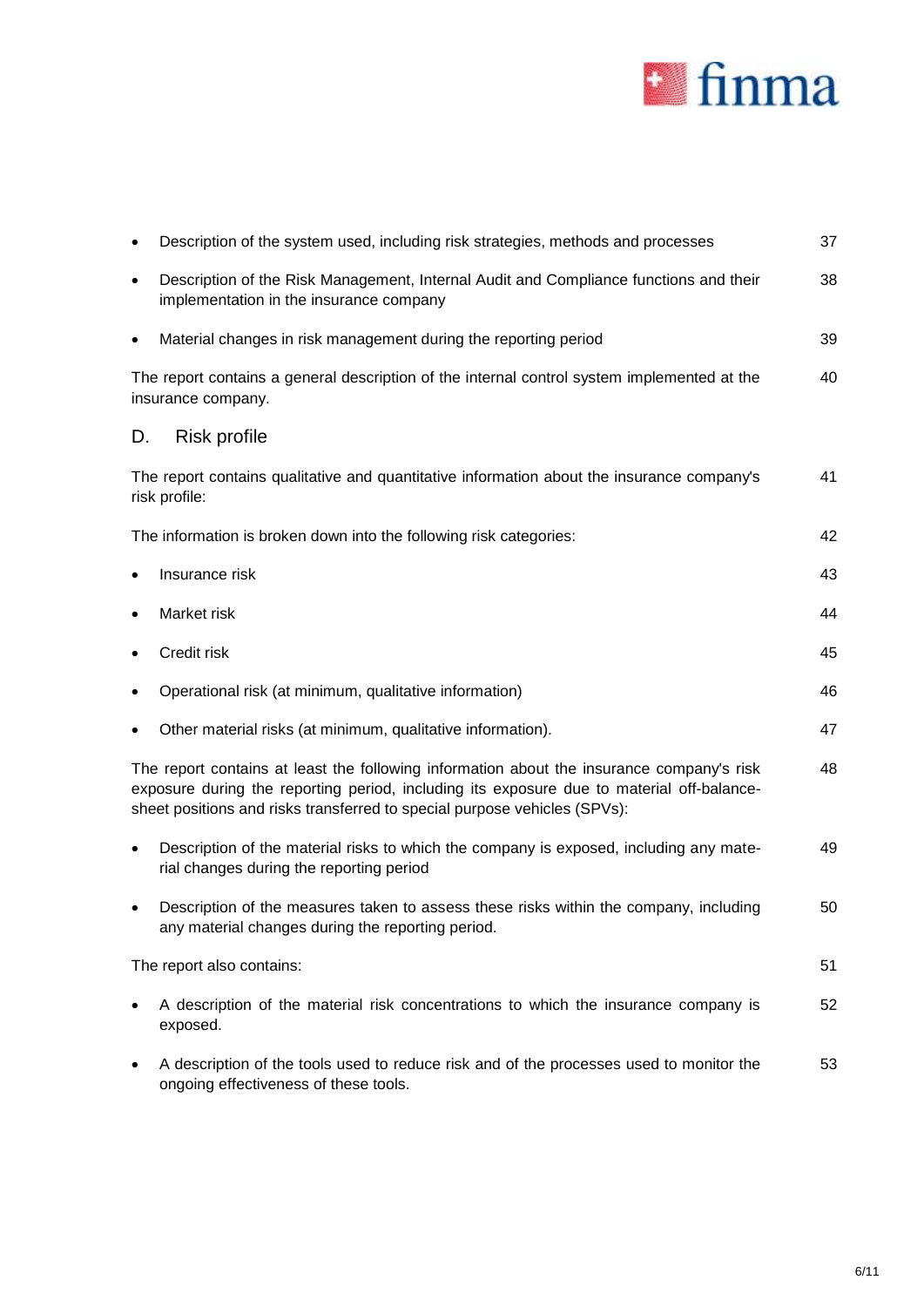

# E. Valuation

|           | The report contains at least the following information about the market-consistent asset<br>valuation, as used for solvency purposes:                                                                                               | 54 |
|-----------|-------------------------------------------------------------------------------------------------------------------------------------------------------------------------------------------------------------------------------------|----|
| $\bullet$ | Value of the assets, broken down by asset class (as per the breakdown in the quantita-<br>tive templates)                                                                                                                           | 55 |
| $\bullet$ | Description of the basis and methods used for the valuation                                                                                                                                                                         | 56 |
|           | For each asset class, quantitative and qualitative explanatory notes if there are signifi-<br>cant discrepancies in the basis and methods between the valuation for solvency pur-<br>poses and the valuation for the annual report. | 57 |
|           | The report contains at least the following information about the market-consistent valuation<br>of provisions for insurance obligations, as used for solvency purposes:                                                             | 58 |
| ٠         | Gross and net value of the provisions for insurance obligations                                                                                                                                                                     | 59 |
| $\bullet$ | Description of the basis, methods and key assumptions used in the valuation                                                                                                                                                         | 60 |
| $\bullet$ | Quantitative and qualitative explanatory notes if there are significant discrepancies in<br>the basis, methods and key assumptions between the valuation for solvency purposes<br>and the valuation for the annual report.          | 61 |
|           | The report contains at least the following information about the risk margin:                                                                                                                                                       | 62 |
|           | Value of the risk margin and of the other effects on target capital                                                                                                                                                                 | 63 |
|           | Description of the basis, methods and key assumptions used.                                                                                                                                                                         | 64 |
|           | The report contains at least the following information about the market-consistent valuation<br>of other liabilities, as used for solvency purposes:                                                                                | 65 |
|           | Value of provisions for other liabilities                                                                                                                                                                                           | 66 |
| ٠         | Description of the basis, methods and key assumptions used in the valuation.                                                                                                                                                        | 67 |
| F.        | Capital management                                                                                                                                                                                                                  |    |
|           | The report contains at least the following information about the insurance company's capital<br>management:                                                                                                                         | 68 |
|           | Goals, strategy and time horizon for capital planning                                                                                                                                                                               | 69 |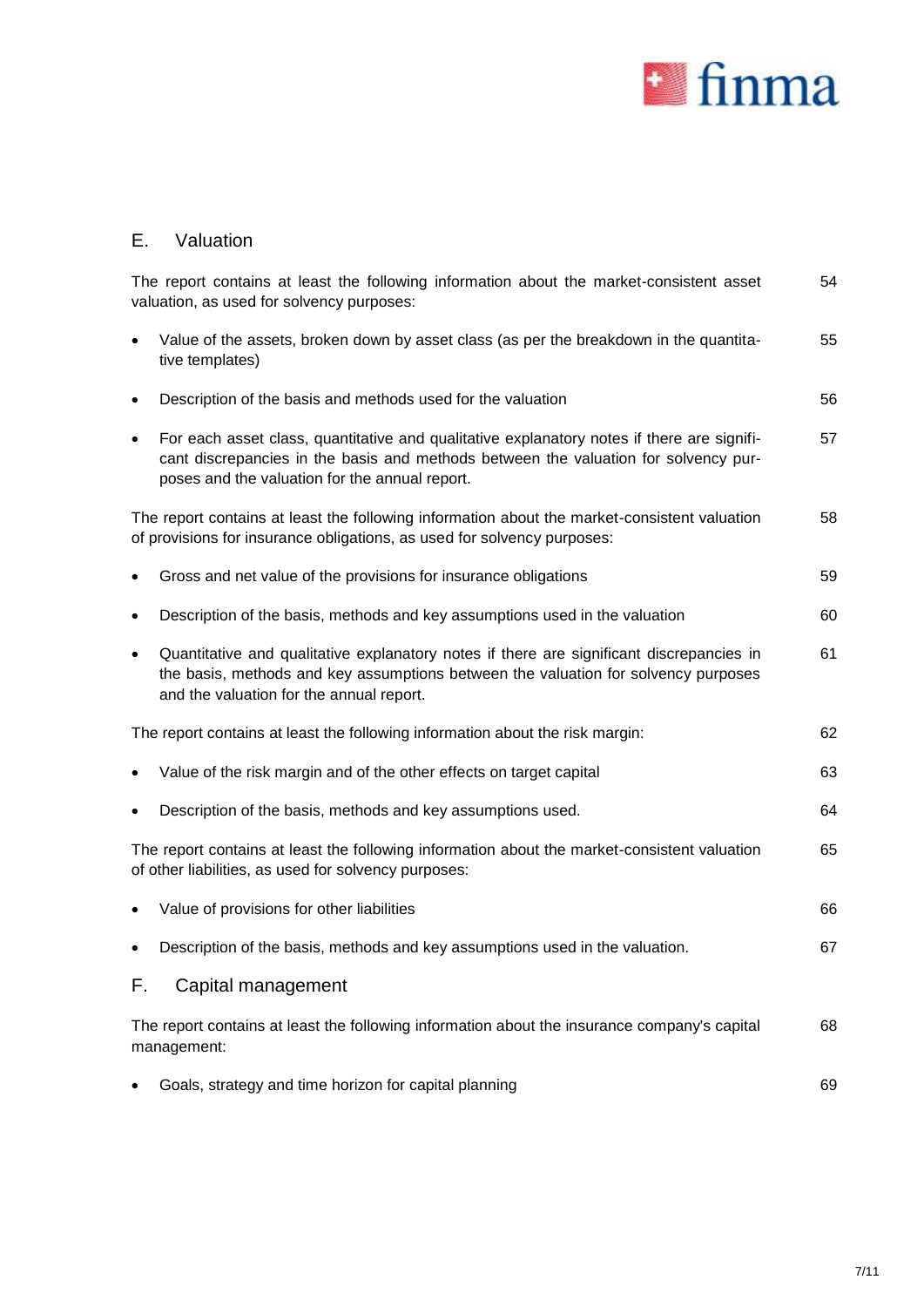

|           | Structure, level and quality of the equity capital reported in the annual report                                                                                                                                                                                                       | 70 |
|-----------|----------------------------------------------------------------------------------------------------------------------------------------------------------------------------------------------------------------------------------------------------------------------------------------|----|
| $\bullet$ | Description of any material changes during the reporting period                                                                                                                                                                                                                        | 71 |
| $\bullet$ | Quantitative and qualitative explanatory notes if there are significant discrepancies<br>between the equity capital reported in the annual report and the difference between the<br>assets and liabilities based on a market-consistent valuation, as used for solvency pur-<br>poses. | 72 |
| G.        | Solvency                                                                                                                                                                                                                                                                               |    |
|           | The insurance company provides information about its choice of solvency model. Where<br>applicable, it justifies its choice of an internal model, describes the model's salient features,<br>and indicates whether it has been approved by FINMA.                                      | 73 |
|           | The report contains at least the following information about the target capital (with explana-<br>tory notes):                                                                                                                                                                         | 74 |
|           | Breakdown of target capital into its key components                                                                                                                                                                                                                                    | 75 |
|           | Breakdown of market risk and insurance risk into their key components                                                                                                                                                                                                                  | 76 |
|           | Comparison with the corresponding information from the previous reporting period.                                                                                                                                                                                                      | 77 |
|           | The report contains at least the following information about the risk-bearing capital (with<br>explanatory notes):                                                                                                                                                                     | 78 |
|           | Breakdown of risk-bearing capital into its key components                                                                                                                                                                                                                              | 79 |
|           | Comparison with the corresponding information from the previous reporting period                                                                                                                                                                                                       | 80 |
|           | The insurance company comments on its reported solvency.                                                                                                                                                                                                                               | 81 |
|           | In its report, the insurance company notes that the current information about solvency (risk-<br>bearing capital, target capital) is identical to the information which it has submitted to<br>FINMA and, where appropriate, that it is subject to regulatory audit.                   | 82 |

# **V. Report on the financial condition of insurance groups**

| Insurance groups supervised in Switzerland publish a report on their financial condition.   | 83 |
|---------------------------------------------------------------------------------------------|----|
| Margin nos. 12–82 apply by extension to the financial condition report of insurance groups. | 84 |
| The financial condition report of insurance groups contains the following additional infor- | 85 |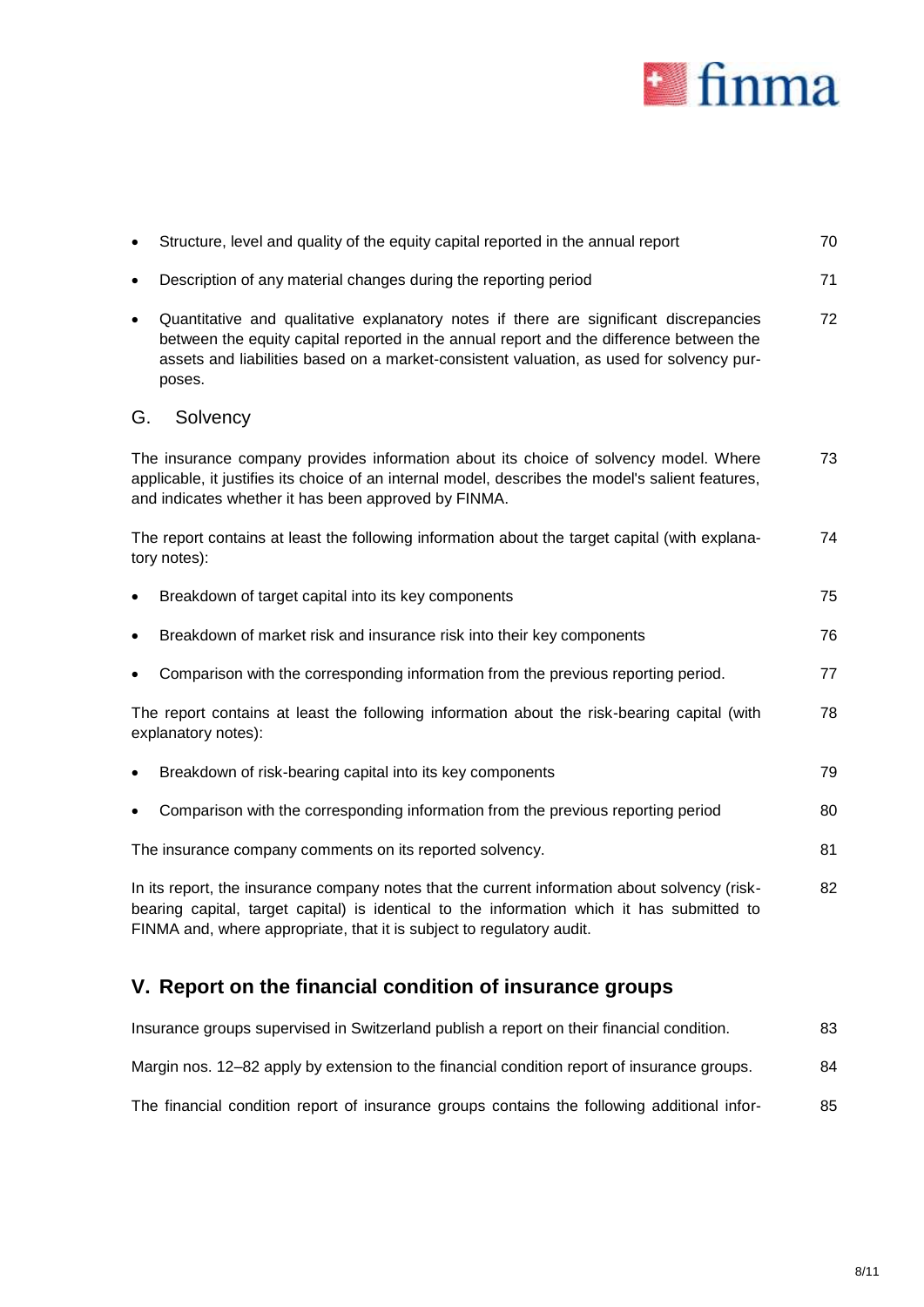

mation.

| $\bullet$ | In relation to business activities:                                                                                                                | 86 |
|-----------|----------------------------------------------------------------------------------------------------------------------------------------------------|----|
|           | Description of the legal structure of the group                                                                                                    | 87 |
|           | Listing of the main subsidiaries and shareholdings showing the qualitative or quanti-<br>tative shareholding structure                             | 88 |
|           | Listing of branches with a significant share of the business in relation to the parent<br>$\bullet$<br>company                                     | 89 |
|           | Quantitative and qualitative information about special purpose vehicles (e.g. risk<br>transfer and capital transfer companies) and joint ventures. | 90 |
| $\bullet$ | In relation to performance:                                                                                                                        | 91 |
|           | Quantitative information about key markets (in terms of premium volumes)                                                                           | 92 |
|           | Qualitative information about relevant group activities / transactions.                                                                            | 93 |
| $\bullet$ | In relation to risk profile:                                                                                                                       | 94 |
|           | Qualitative and quantitative information about significant risk concentrations at<br>group level.                                                  | 95 |
| $\bullet$ | In relation to capital management:                                                                                                                 | 96 |
|           | Listing of main subsidiaries                                                                                                                       | 97 |
|           | Documentation of changes to equity capital, if not already published in the annual<br>report                                                       | 98 |
|           | Explanatory notes about the capitalisation structure, in particular about hybrid, con-<br>tingent and mezzanine capital.                           | 99 |
|           | <b>VI. Overall financial condition report</b>                                                                                                      |    |

Insurance groups which are supervised in Switzerland can publish an overall financial condition report covering the insurance group and its insurance companies in Switzerland. 100

The overall report presents the required information separately at insurance company and insurance group level. 101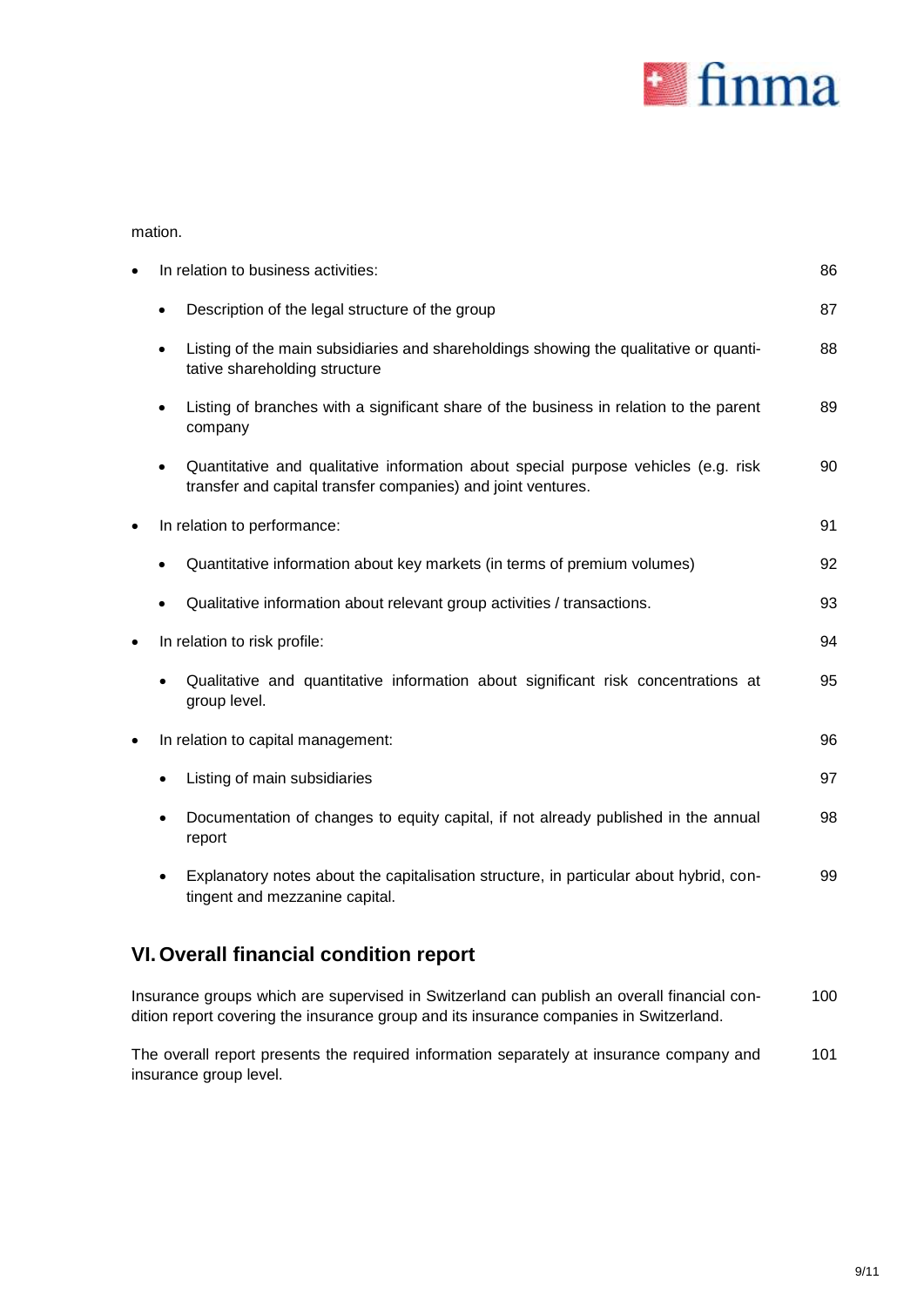

## <span id="page-9-0"></span>**VII. Quantitative templates**

| FINMA defines quantitative templates for the financial condition reports of insurance com- | 102 |
|--------------------------------------------------------------------------------------------|-----|
| panies (see appendix 1) and insurance groups (see appendix 2).                             |     |
|                                                                                            |     |

The quantitative templates "Market-consistent balance sheet" and "Solvency" do not apply to insurance companies domiciled outside Switzerland. 103

The quantitative templates contain information about the reporting period, the previous reporting period and, where necessary, any interim adjustments. 104

# **VIII. Responsibility (sign-off)**

The executive body charged with the management, supervision and control of the company is responsible for the financial condition report and signs off its disclosure within the meaning of this circular. The general agent signs off the FCR for insurance companies under Article 2 para. 1 let. b ISA. 105

# **IX.Publication requirements and deadlines**

conditions set out in margin nos. 110, 111 and 112 are met.

|           | The insurance company or group publishes the financial condition report on its website by<br>30 April each year.                                                                                      | 106 |
|-----------|-------------------------------------------------------------------------------------------------------------------------------------------------------------------------------------------------------|-----|
|           | Insurance companies which do not have a website must provide the FCR in hard copy form<br>free of charge within twenty days following the request to do so.                                           | 107 |
|           | The financial condition report is made available to FINMA as soon as it has been published.                                                                                                           | 108 |
|           | Insurance companies which meet the following conditions in the reporting period and the<br>previous reporting period may be exempted from the requirement to publish a financial<br>condition report: | 109 |
| $\bullet$ | Gross premiums written (in all lines of business) less than CHF 10 million;                                                                                                                           | 110 |
| $\bullet$ | Gross technical provisions (in all lines of business) less than CHF 50 million; and                                                                                                                   | 111 |
| $\bullet$ | Small number of policyholders.                                                                                                                                                                        | 112 |
|           | Insurance companies must submit a request for exemption to FINMA no later than 30 days<br>after the end of the reporting period. The exemption remains in place for as long as the                    | 113 |